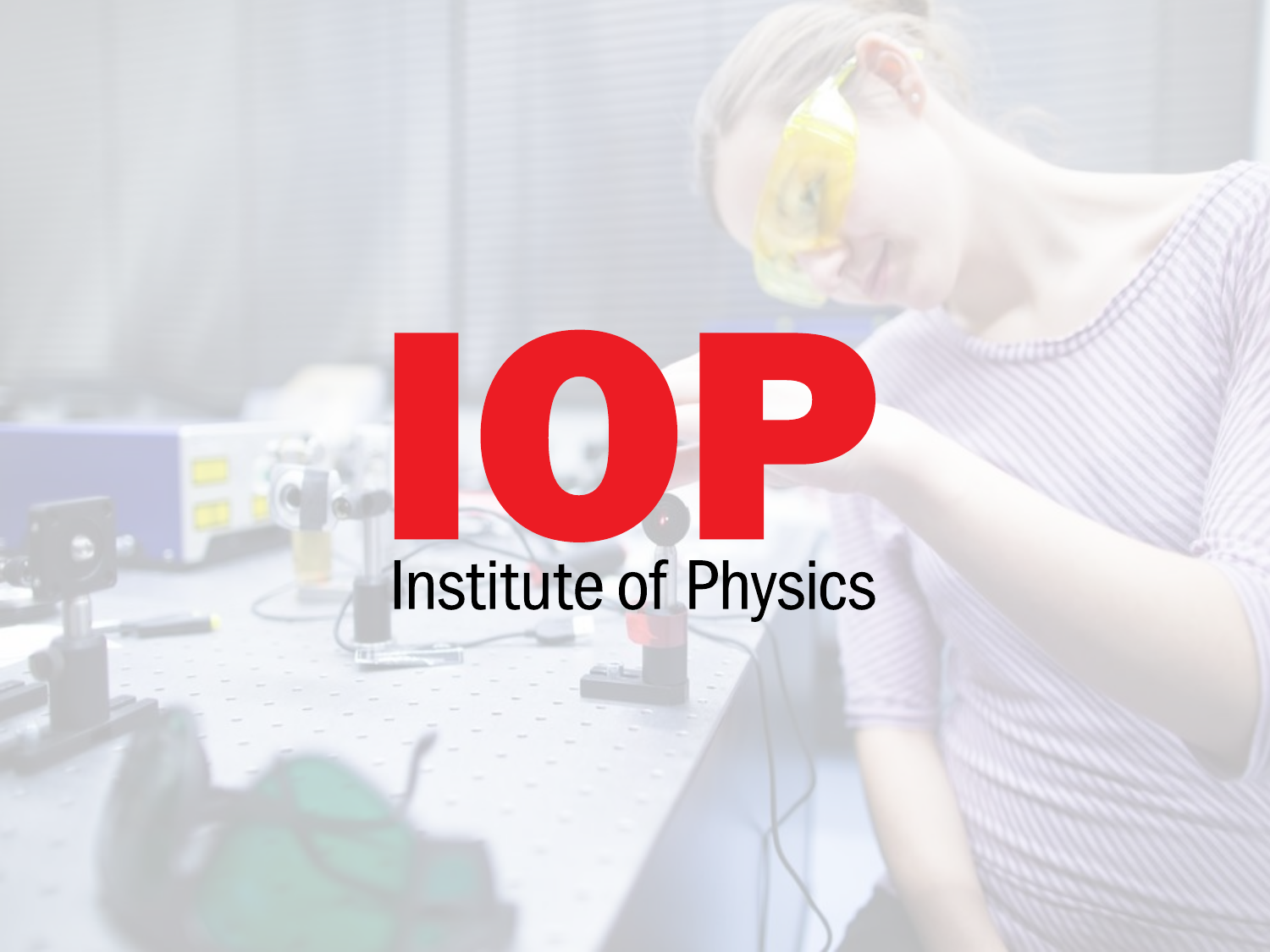

### **At the heart of the physics community**

Julian Guassardo Engagement Officer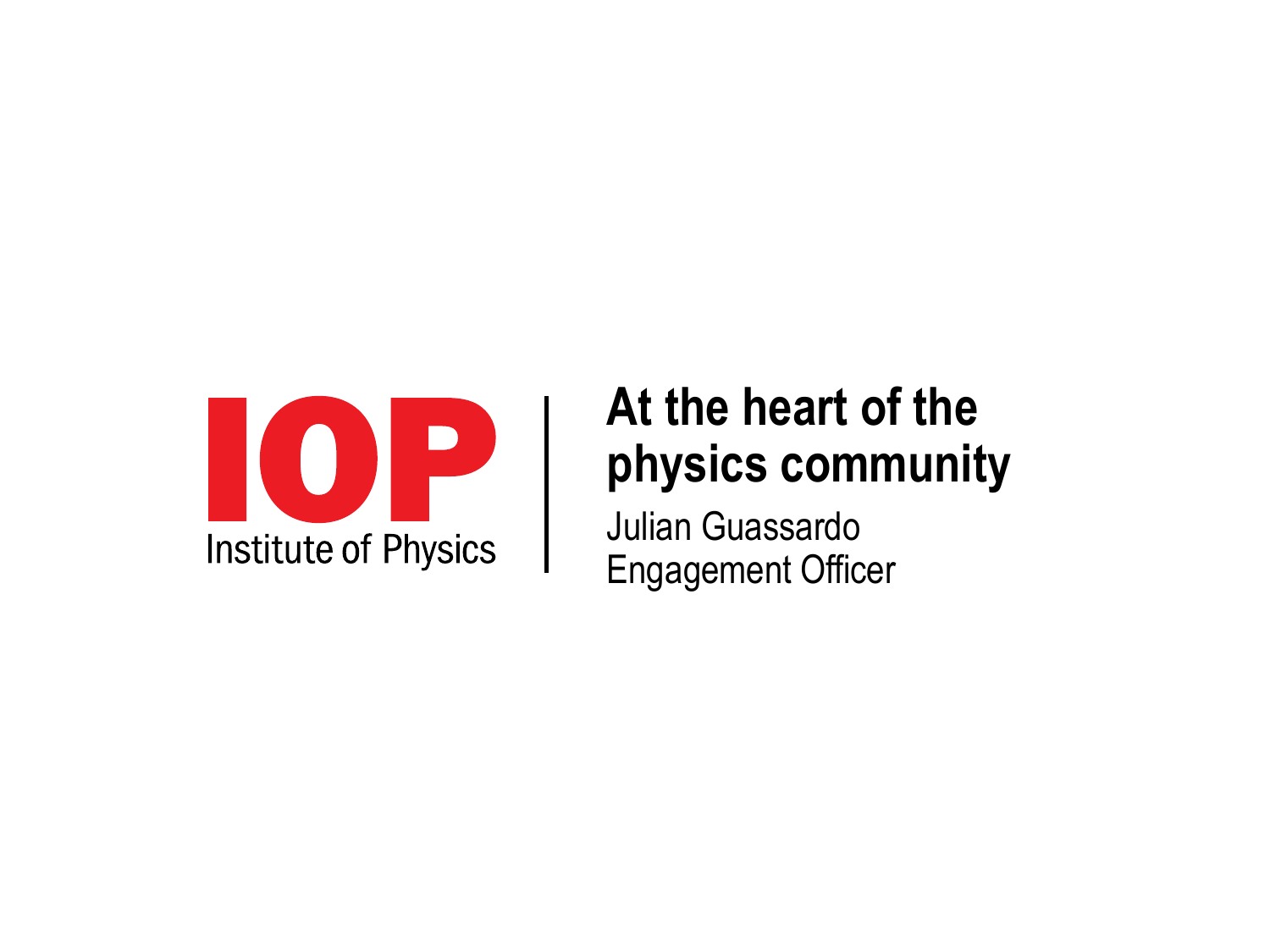# **Supporting our student members every step of the way**



We are tailoring member support to the changing needs of our students, as they progress through each year of their education and take their first steps post-degree on their chosen career path:

#### **First year**

Welcome to the student community and relevant support (exams etc)

#### ▪ **Second/third year**

Exploring career options and gaining experience (volunteering to internships)

### ▪ **Final year**

Developing experience and preparing for next steps (academia/employment)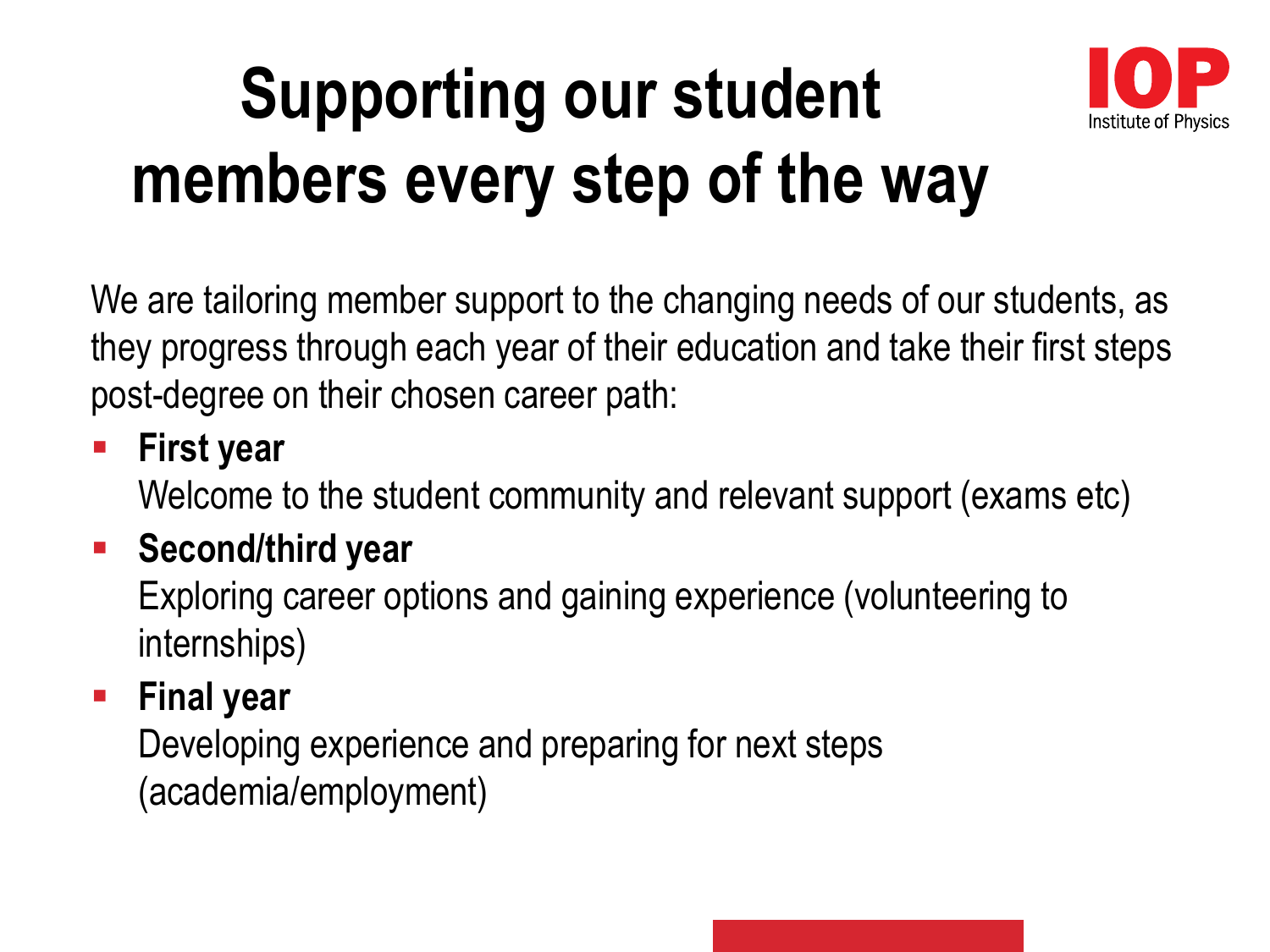# **Student Engagement**



AIM:

- Build a thriving **community** of young physicists by supporting them to organise and participate in regional physics events
- Encourage **collaborations** to widen their network
- **Collaborate and partner** with students and student organisations directly to develop relationships at universities that benefit local student networks.

H<sub>ow</sub>?

• Give students the opportunity to get involved in a range of events and activities at university, including those organised by our campus ambassadors, affiliated student societies, student committee and partner organisations (e.g. Internaltional Association of Physics Students - IAPS)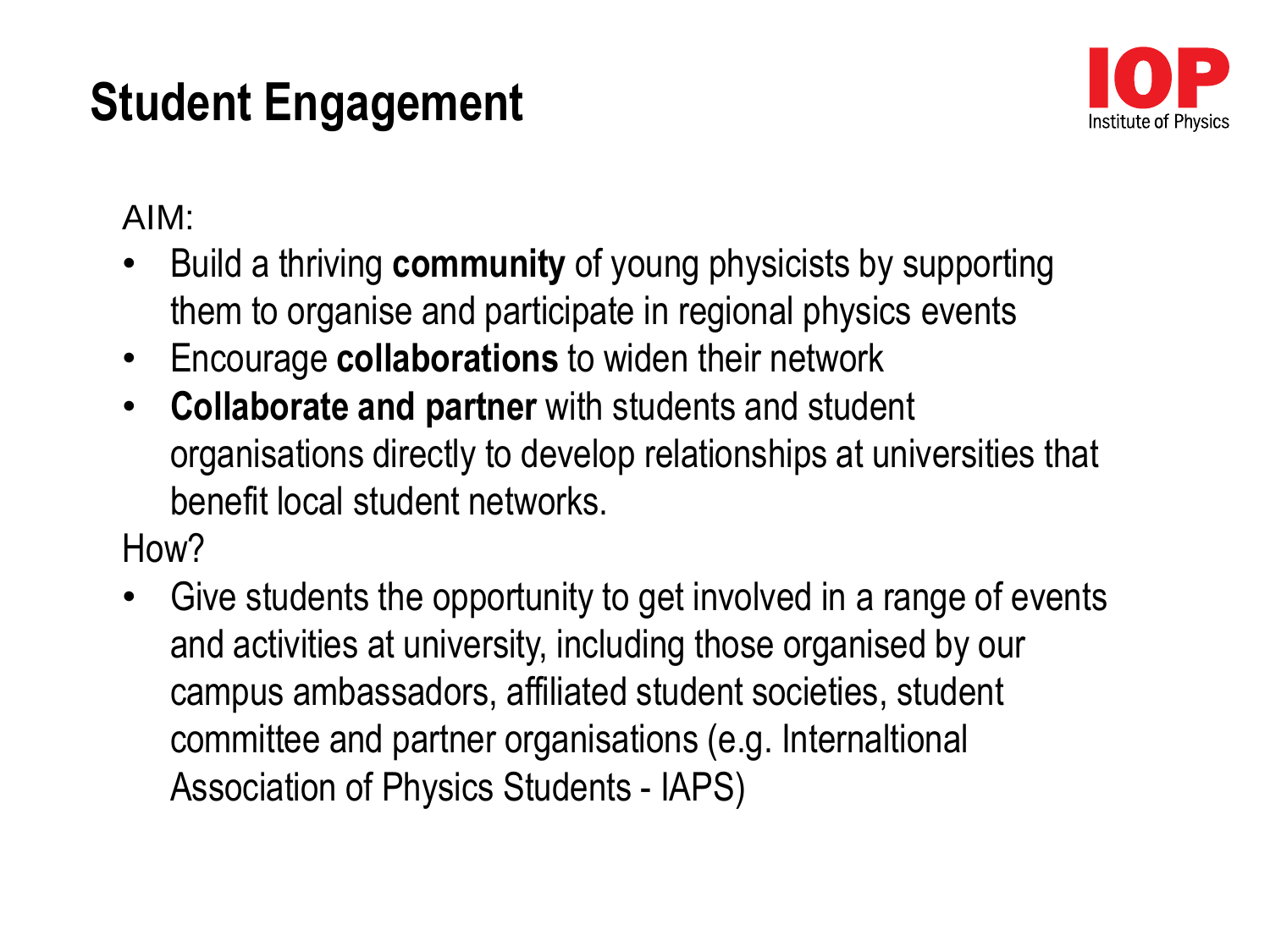



# Student community

- Affiliated student societies
- Campus Ambassadors
- **E** Student Committee
- Fund & support events
- **Local Branches**
- Volunteering opportunities
- **Social Media**
- **E** National and international trips, conferences and competitions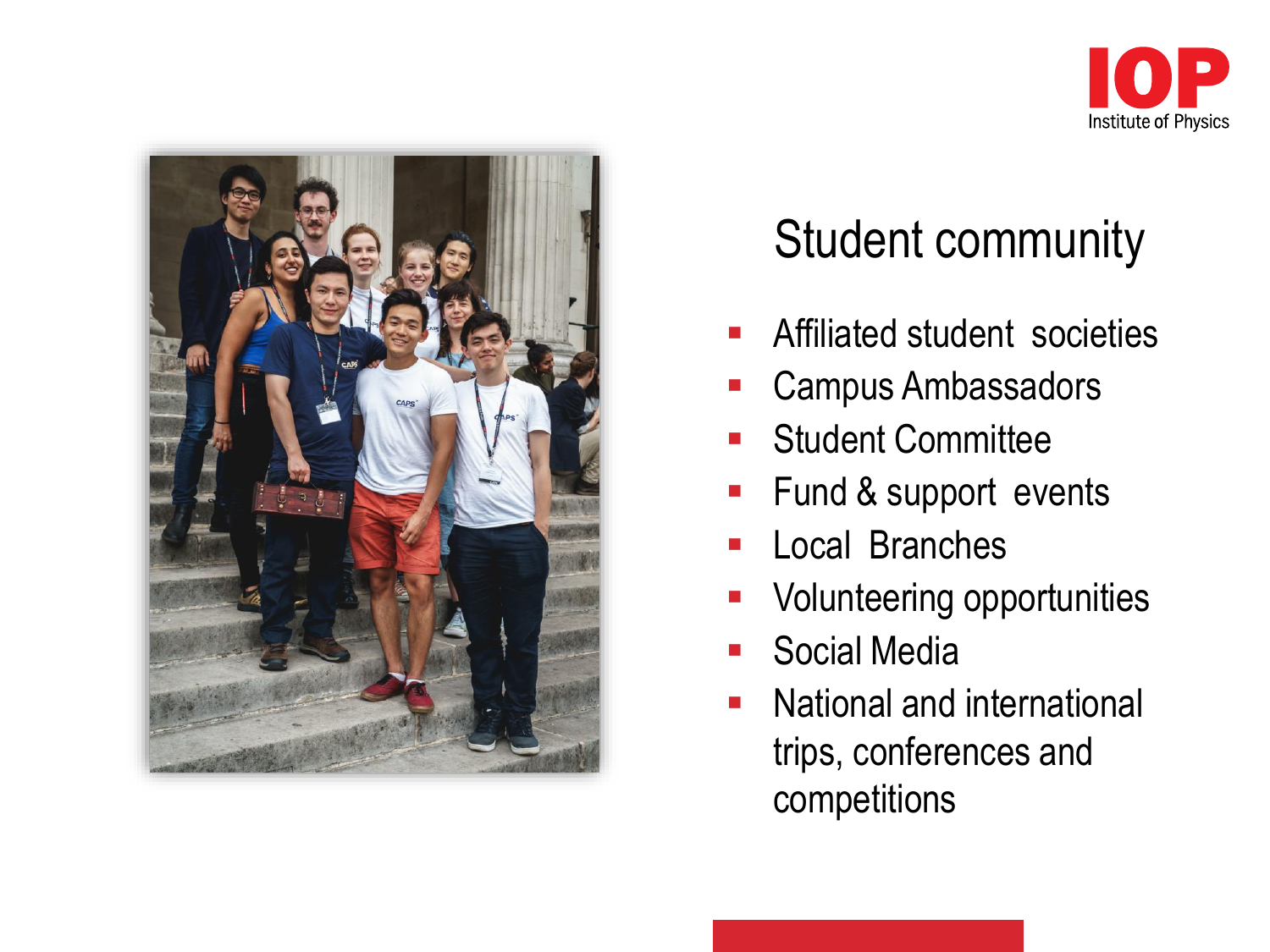



## Career development

- **Career Development Hub**
- Careers resources
- **Careers Events**
- Webinars
- **■** Volunteering
- **EXECUTE:** Networking opportunities
- **Early Career Members Group**
- **E** Bright Recruits
- **Accredited Training Schemes**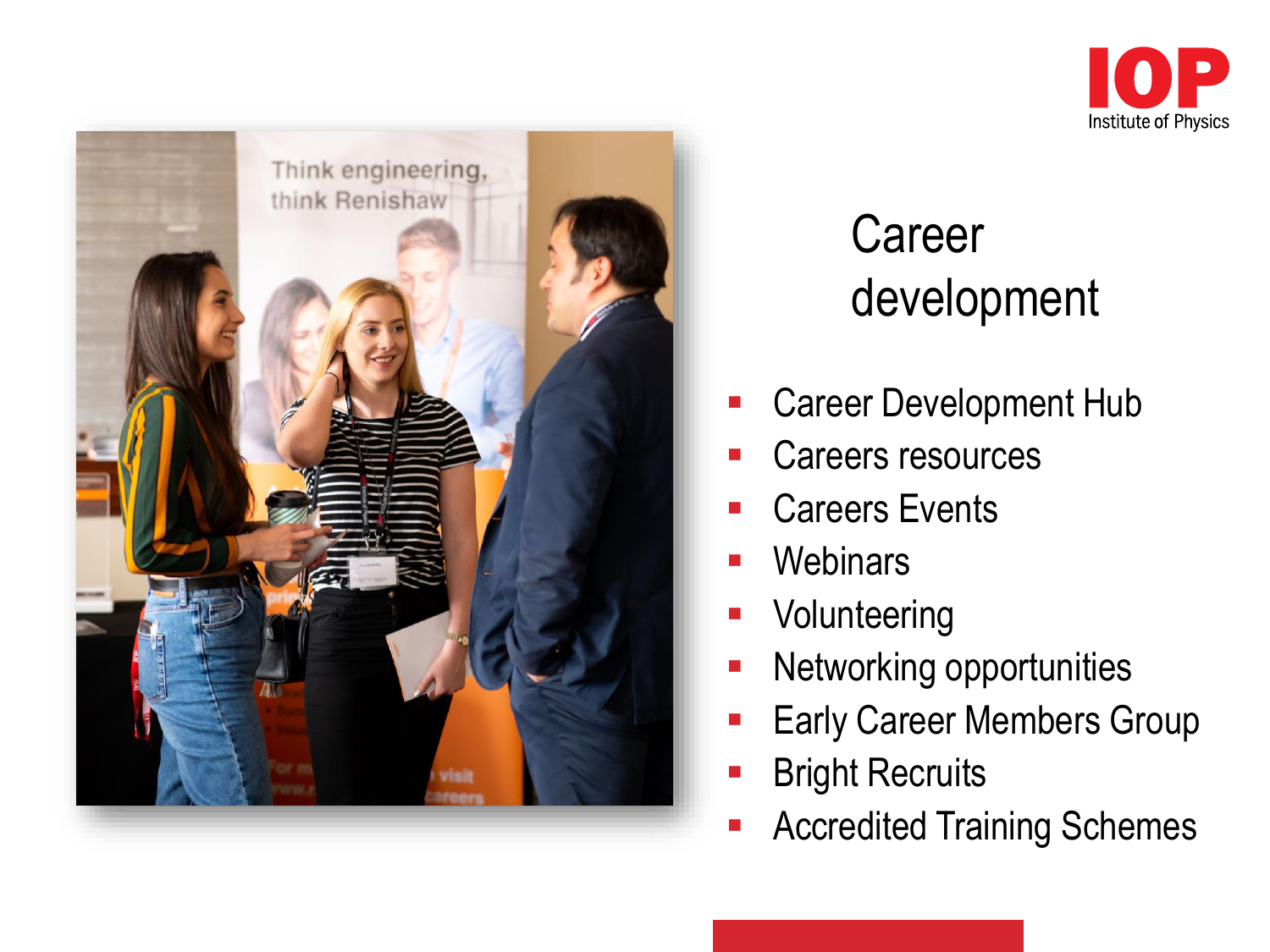

- What else can we do?
- How can we engage students more?
- How can we develop stronger links on campus?